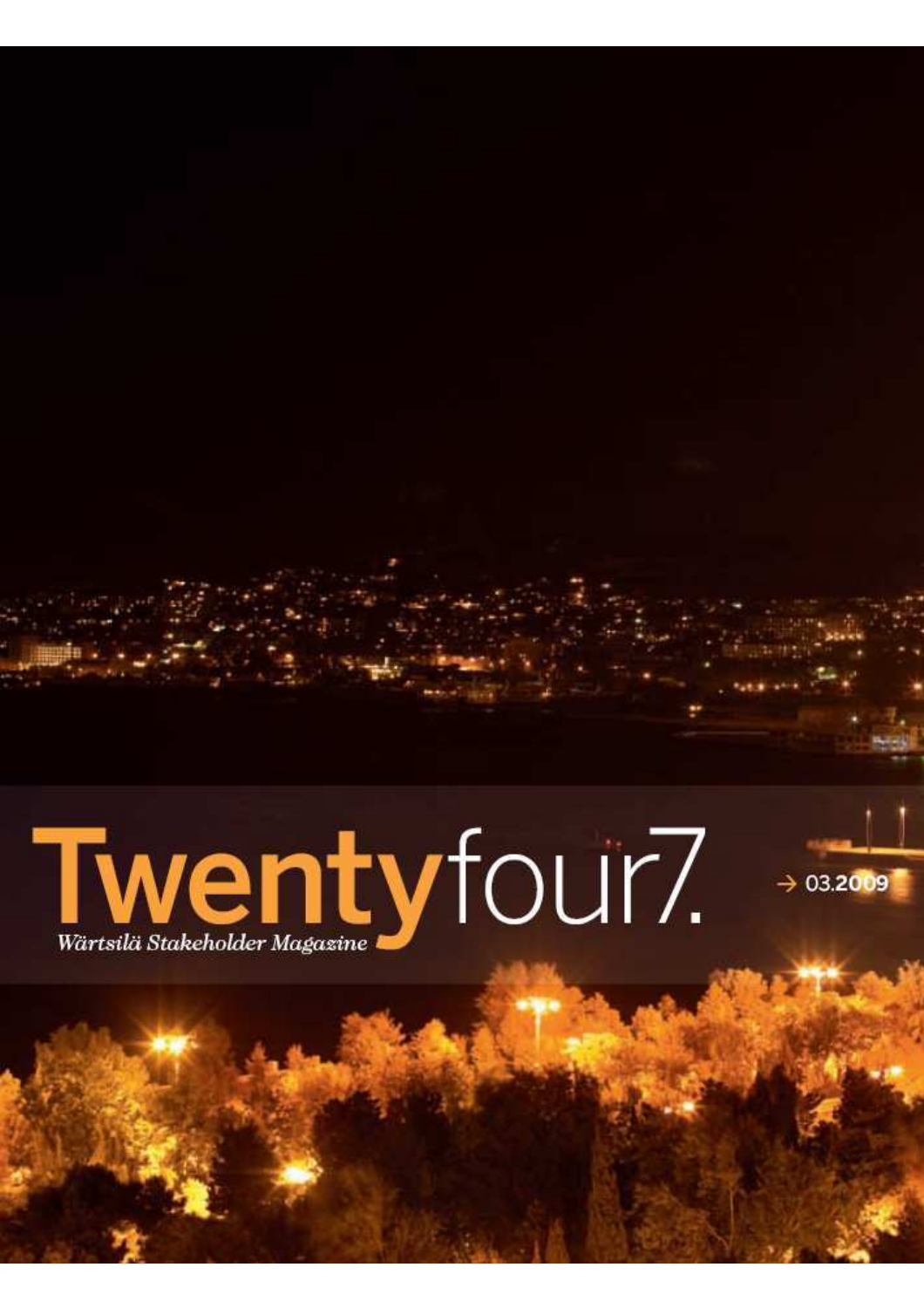PORT FEEDER BARGE **PORT FEEDER BARGE** ]

# A COMMON-SENSE APPROACH TO IN-PORT CONTAINER LOGISTICS

TEXT: RICK MCARTHUR | PHOTO PROVIDED BY: WÄRTSILÄ

**AN INNOVATIVE DESIGN** 

for a self-propelled and self-sustained container barge from Wärtsilä Ship Design is not only an environmentally sound option for sea ports, it can also bring substantial benefits to container logistics in major container ports.

espite the present downturn in worldwide<br>container shipping, containerisation is<br>a victim of its own success in terms of<br>congested sea ports, many of which also suffer espite the present downturn in worldwide container shipping, containerisation is a victim of its own success in terms of from a shortage of hinterland facilities. The Port Feeder Barge (PFB), a unique concept, offers port operators a way of reducing congestion caused by trucks moving containers within ports.

Even in Hamburg, known as a 'rail port' because of the relatively high share of container on-carriage by train, almost 50% of on-carriage is still performed by truck, and roads within the port are badly congested. Estimates indicate that each year, some 250,000 boxes – many of them empty – are trucked between facilities located within the port.

#### A completely new type of vessel

To help reduce the number of containers on port roads, PORT FEEDER BARGE GmbH

commissioned both the basic and detailed design work for the PFB – a completely new type of vessel – from Wärtsilä Ship Design.

As conventional barge services require quayside cranes for loading and unloading, a single waterborne container movement within a port results in two additional crane handlings. "Because the only cranes available at terminals are the big gantry cranes designed to serve even super post panamax container vessels, this is a very expensive option," says **Christian Marburg**, Director Engineering, Wärtsilä Ship Design in Germany. "Crane-related costs alone will usually total about twice as much as an entire trucking operation within the port."

The PFB's patented double-ended design is a self-propelled container pontoon with a capacity of 168 TEU. Highly manoeuvrable, it carries its own state-of-the-art full-scale container crane together with all the accessories required to



The PFB's patented double-ended design is a self-propelled container pontoon with a capacity of 168 TEU.

3.09 Twentyfour7. 65